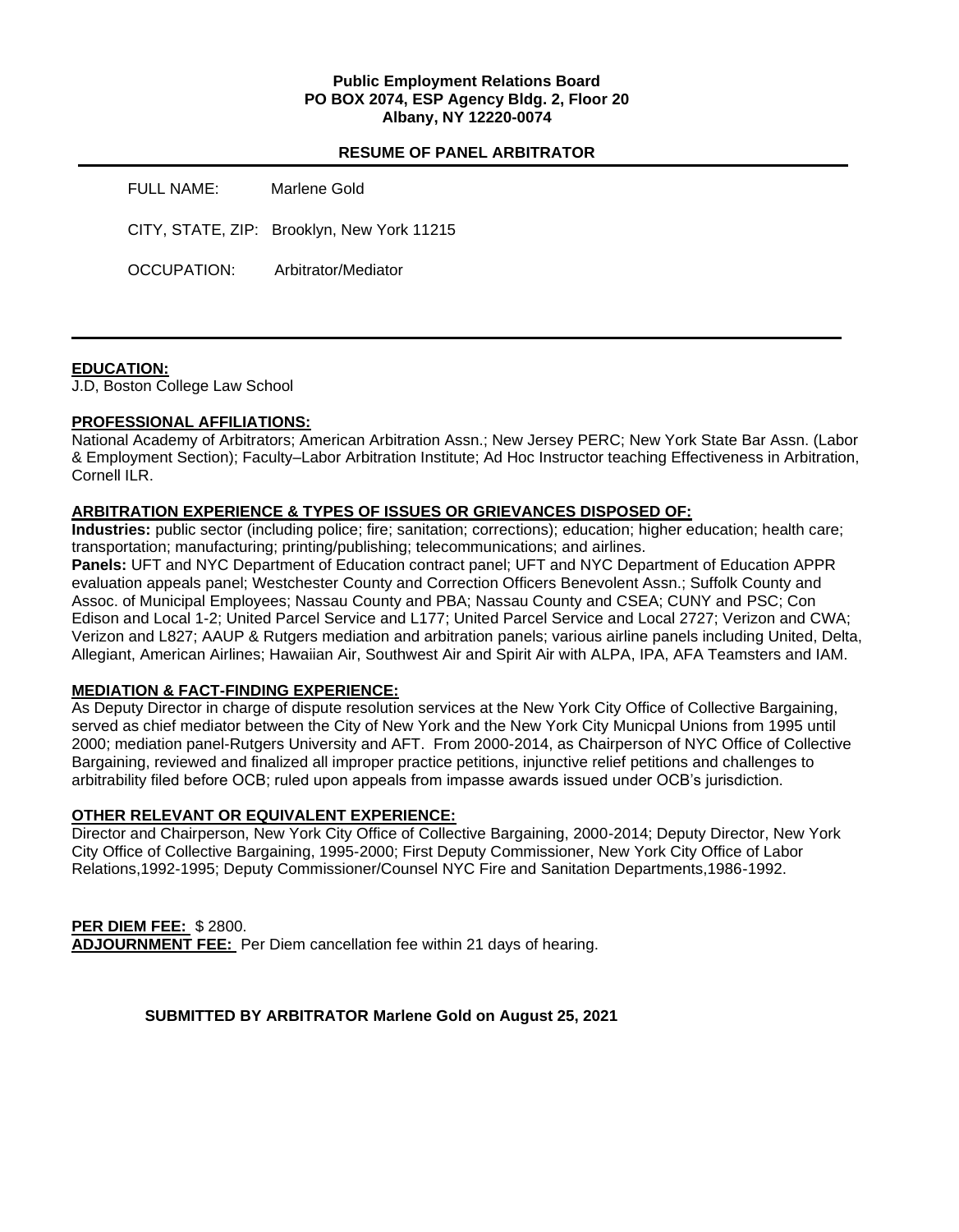### **Public Employment Relations Board PO BOX 2074, ESP Agency Bldg. 2, Floor 20 Albany, NY 12220-0074**

## **BILLING DISCLOSURE STATEMENT**

## ARBITRATOR'S NAME: **Marlene Gold**

The following is a description of my fees and expenses:

## A) HEARING TIME.

- (1) My per diem is \$2800. for each day or any part thereof spent hearing a case.
- (2) If a hearing day exceeds hours, I charge:
	- $\Box$ a second full per diem  $\Box$ a prorated per diem
		- $X$  no additional charge  $\Box$  other (describe) :
- (3) Additional comments:

## B) STUDY TIME.

- (1) I charge \$ 2800 for each day spent in preparation of the opinion and award.
- (2) This charge  $X$  will  $\Box$  will not be prorated for partial days devoted to such preparation.
- (3) Additional comments:

# C) TRAVEL TIME AND EXPENSES.

- (1) When travel time plus hearing time exceeds hours in a calendar day:
	- X Not applicable (no additional charge)
	- $\Box$  I charge as follows (describe):
- (2) I charge for actual, travel-related expenses incurred in connection with the case  $X$  YES  $\Box$  NO.
- Where appropriate, a mileage charge for auto travel will be billed at:  $X$  Prevailing IRS rate  $\Box$  Other (describe):
- (3) When the scheduled hearing day(s) requires an overnight stay: X There is no charge, other than for lodging and subsistence.

 $\Box$ I charge as follows (describe):

(4) Additional Comments: